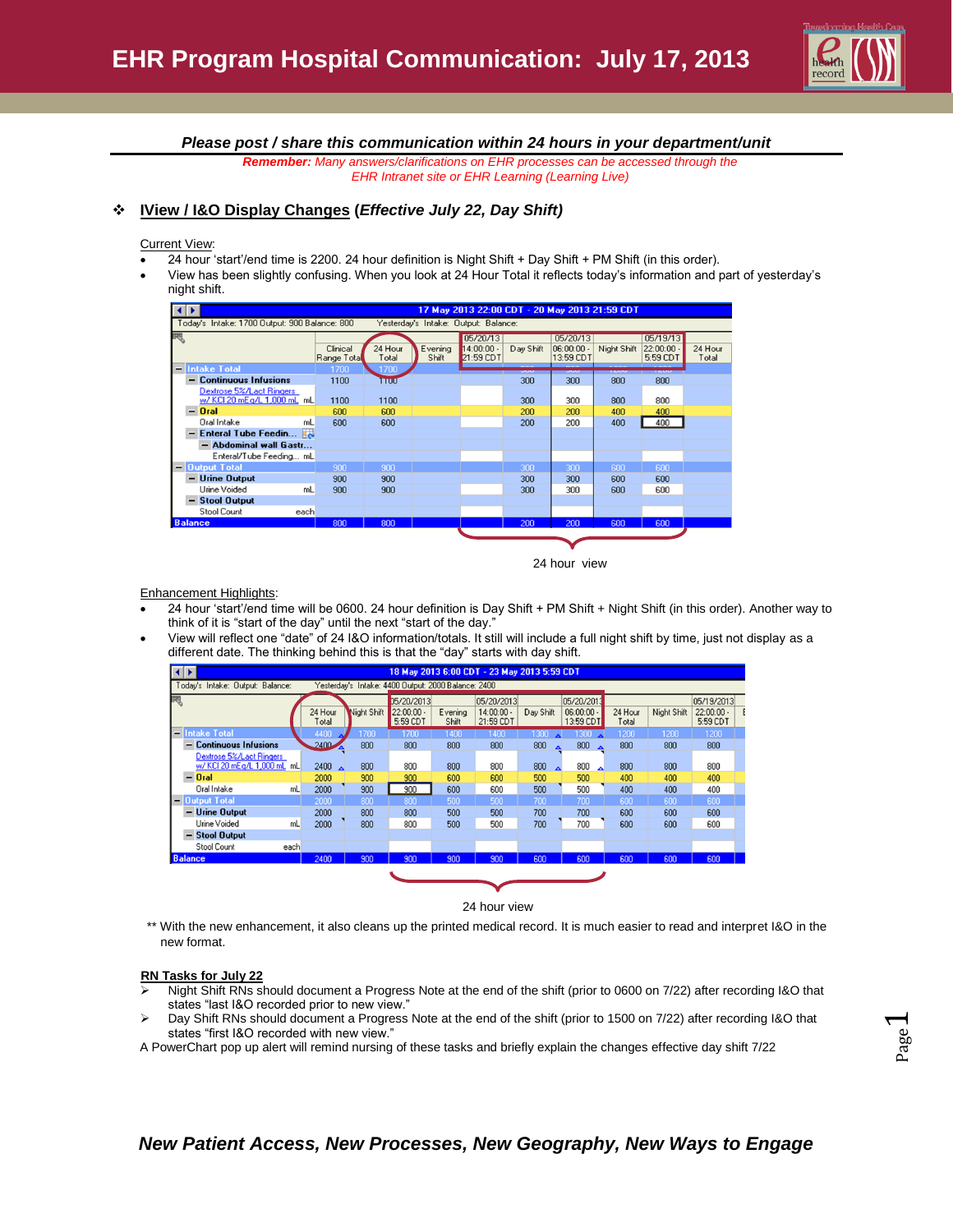

#### **Anatomic Pathology Orders/PowerPlans** *(Effective 7/22/13)*

In order to provide more clear communication to the pathology department, the process for pathology CPOE entry will be updated 7/22/2013:

- Four new anatomic pathology PowerPlans will be available in CPOE
	- When the pathology PowerPlan is placed, a requisition will print in the pathology department.
	- **A label will also print on the unit from and should be placed on the specimen container**
		- **The source of the specimen, time of collection and initials of the collector should be included on the label**
	- A manual paper requisition will not be needed if the order is placed in the EHR
- Pathology PowerPlans should only be entered after the specimen has been collected since the department needs specific information with the order such as the collected date/time.

Below are some additional details and screen shots of what the PowerPlans look like in PowerChart (indicated by the yellow icon). Search by "pathology" with the filter set as "contains."



The required fields below are the same fields that were required on the manual requisition.

|                                                             | <b>x</b> Details for Pathology NGYN Request                       |         |                                  |                                   |              |  |
|-------------------------------------------------------------|-------------------------------------------------------------------|---------|----------------------------------|-----------------------------------|--------------|--|
|                                                             | Details Brider Comments <b>C</b> Offset Details Diagnosis         |         |                                  |                                   |              |  |
| $+$ $\frac{1}{2}$ $\frac{1}{2}$ $\frac{1}{2}$ $\frac{1}{2}$ |                                                                   |         |                                  |                                   |              |  |
|                                                             |                                                                   |         |                                  |                                   |              |  |
|                                                             | *Collected Date/Time: 06/21/2013                                  | $-1057$ | $\left  \frac{1}{n} \right $ CDT | "Reporting priority: RT - Routine | $\checkmark$ |  |
|                                                             | "Specimen description:                                            |         |                                  | Consulting Physician:             | 两            |  |
|                                                             | "Clinical Information:                                            |         |                                  | Collected By                      | 两            |  |
|                                                             | Other orders placed for this same specimen (culture, e ( Yes ( No |         |                                  |                                   |              |  |
|                                                             |                                                                   |         |                                  |                                   |              |  |

- Specimen should be sent to the Lab with required labeling and placed within biohazard bag.
- Consent for autopsy still needs to accompany chart to Pathology and is not orderable in the EHR.

#### **Core Measures Education (VTE)** *(Effective week of 7/22/13)*

In order to avoid duplicate documentation, *all* core measures education has been removed from IView. This information is now included in the Core Measures Education PowerForms.

The Core Measures teach back will be added to: Cardiac Education PowerForm, Cardiac Rehab Consult PowerForm, and the Multidisciplinary Discharge Summary (already live)

|                                                                                                                                                                                                                                                      | VU | <b>PP</b> | TB | FI        | UC. | <b>DI</b> |    | <b>Comment</b> |
|------------------------------------------------------------------------------------------------------------------------------------------------------------------------------------------------------------------------------------------------------|----|-----------|----|-----------|-----|-----------|----|----------------|
| Anticoagulation: Compliance                                                                                                                                                                                                                          |    |           |    |           |     |           |    |                |
| Anticoagulation: Drug-food interactions                                                                                                                                                                                                              |    |           |    |           |     |           |    |                |
| Anticoagulation: Importance of follow-up                                                                                                                                                                                                             |    |           |    |           |     |           |    |                |
| Anticoagulation: Possible reactions/interactions                                                                                                                                                                                                     |    |           |    |           |     |           |    |                |
| Diet                                                                                                                                                                                                                                                 |    |           |    |           |     |           |    |                |
|                                                                                                                                                                                                                                                      |    |           |    |           |     |           |    |                |
|                                                                                                                                                                                                                                                      |    | VII       | PP | <b>TR</b> | FI  | UC        | D1 | Comment        |
|                                                                                                                                                                                                                                                      |    |           |    |           |     |           |    |                |
|                                                                                                                                                                                                                                                      |    |           |    |           |     |           |    |                |
|                                                                                                                                                                                                                                                      |    |           |    |           |     |           |    |                |
| Medication preadministration procedures                                                                                                                                                                                                              |    |           |    |           |     |           |    |                |
| <b>Medication Teaching</b><br>Medication dosage, route, scheduling<br>Medication generic/brand names, purpose, action<br>Medication precautions, side effects, food/drug interaction<br>Medication special administration, storage<br>Self injection |    |           |    |           |     |           |    |                |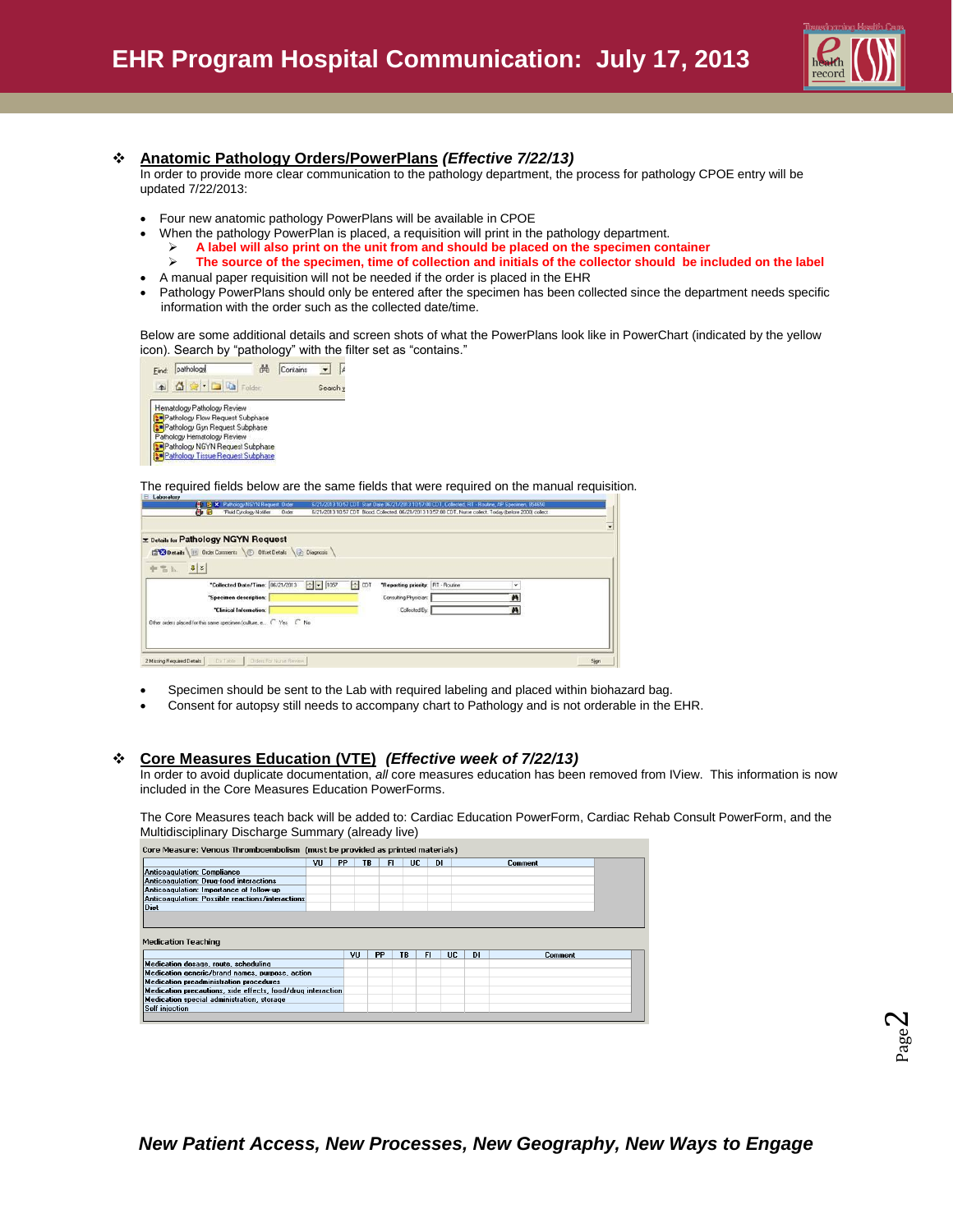

### **Diabetes Management Updates in IVIEW** *(Effective 7/22/13)*

The following updates will occur in the Diabetes Management band in IVIEW:

- "Diabetes Medications" section will change to "Diabetes Meds Administered"
- Glycosolated Hemoglobin (HGBA1C) will be removed from the Diabetes Labs section.

| Current                                                                              |              | Update                                                                                                      |                                      |
|--------------------------------------------------------------------------------------|--------------|-------------------------------------------------------------------------------------------------------------|--------------------------------------|
| iil,                                                                                 | $10:00:00 -$ | îîL                                                                                                         | 07/17/2013<br>09:00:00.<br>10:59 CDT |
| ⊿ 穞 Diabetes Medications                                                             | 11:59 CDT    | <b>Diabetes Meds Administered</b><br>$\overline{\phantom{0}}$<br>- Oral Medication                          |                                      |
| ⊿ Oral Medication<br>√档metFORMIN<br>ma<br>⊿ Diabetes Labs<br>POC Glucose<br>Glucose. |              | acarbose<br>qlipZIDE<br>alvBURIDE<br>linagliptin<br>metFORMIN<br>pioglitazone<br>repaglinide<br>saxagliptin |                                      |
| Glycosylated Hemoglobin (H                                                           |              | sitaGLIPtin                                                                                                 |                                      |
| $\Delta$ Hypoglycemia                                                                |              | - Diabetes Labs<br>POC Glucose                                                                              |                                      |
| Hypoglycemia Symptoms<br>Hypoglycemia Intervention                                   |              | Glucose.<br>Hypoglycemia                                                                                    |                                      |

## **MRI Order Enhancements** *(Effective week of 7/22/13)*

Pop-up warning for MRI orders (prior to completing/signing order) created to remind the provider to look for the presence of an implantable device.

| <b>Decision Support</b>                                                                                                                                                                                                                                                                                                                                                                                                                                                                                                                                                                                                                                                                                                                                                                                                                                                   |
|---------------------------------------------------------------------------------------------------------------------------------------------------------------------------------------------------------------------------------------------------------------------------------------------------------------------------------------------------------------------------------------------------------------------------------------------------------------------------------------------------------------------------------------------------------------------------------------------------------------------------------------------------------------------------------------------------------------------------------------------------------------------------------------------------------------------------------------------------------------------------|
| <b>IDENTIFIED ORDER:</b><br>MRI Abdomen w/ + w/o Contrast                                                                                                                                                                                                                                                                                                                                                                                                                                                                                                                                                                                                                                                                                                                                                                                                                 |
| Reference                                                                                                                                                                                                                                                                                                                                                                                                                                                                                                                                                                                                                                                                                                                                                                                                                                                                 |
| MRI Abdomen w/ + w/o Contrast<br>Search<br>$\mathbf{r}$                                                                                                                                                                                                                                                                                                                                                                                                                                                                                                                                                                                                                                                                                                                                                                                                                   |
| C CarePlan information<br>C Chat guide<br>C Patient education<br>C Policy and procedures C Scheduling information<br>• Nurse preparation                                                                                                                                                                                                                                                                                                                                                                                                                                                                                                                                                                                                                                                                                                                                  |
| Patient may bring favorite CD to listen to during exam. Patients will be required to lie still for up to 40 minutes at a time. If patient has ordered pain medications, consider<br>timing when administering pain meds so patient remains comfortable throughout entire exam.                                                                                                                                                                                                                                                                                                                                                                                                                                                                                                                                                                                            |
| These are the devices that are either contraindicated for an MRI or would need to be cleared by a MRI tech<br>before being scanned - this could take up to 48hrs to do. Often times medical records of surgery is needed.<br>Defibrillator<br>Pacemakers: ALL pacers except the "Revo" by Medtronic are contraindicated. Revo pacemakers can be scanned but must be scheduled with pacer clinic and manufacturer<br>representative<br>Cochlear implants and permanent hearing aids<br>Neuro-stimulators; including the Activa brain stimulation system and spine<br>Bullets, shrapnel or other metal; especially in area of interest<br>Aneurysm clips: surgical reports would be needed<br>Heart valves: there are very few but some old heart valves (ore 1990) should be checked out<br>Shunts: programmable intraventricular may need to be checked pre and post scan |

- 1. "Exam need by" (optional free text field): This will allow the ordering provider to enter a time/day they need the exam to be completed. This can be used for routine exams ordered over the weekend, or overnight.
- 2. "Implanted Electronic Device" (required field): this field will require the provider to address whether the patient has an implanted device (e.g. a pacemaker, etc.). This question is in addition to the MRI Checklist.

| E Details for MRI Abdomen w/ + w/o Contrast                                                                                             |      |
|-----------------------------------------------------------------------------------------------------------------------------------------|------|
| <b>Diagnosis</b><br>Details Order Comments                                                                                              |      |
| $\left\vert \mathbf{U}\right\vert \times$<br>十名 list                                                                                    |      |
| I÷l cor<br>"Requested Start Date and Time: 06/28/2013<br>$\left\  \cdot \right\ $ $\left\  \cdot \right\ $<br> 0810 <br>Exam needed by: |      |
| "Priority: Routine<br>"Reason For Exam - DCP:<br>v<br>v                                                                                 |      |
| *Transport mode: Ambulatory<br>Consulting physician:<br>$\checkmark$<br><b>PL</b>                                                       |      |
| "Patient on 02:<br>"Patient has IV:<br>$\checkmark$<br>$\checkmark$                                                                     |      |
| 2<br>"Implanted Electronic Device?:<br>"Isolation Code:<br>$\checkmark$<br>$\checkmark$                                                 |      |
| Special Instructions:                                                                                                                   |      |
|                                                                                                                                         |      |
| 5 Missing Required Details<br>Dx Table<br><b>Orders For Nurse Review</b>                                                                | Sign |